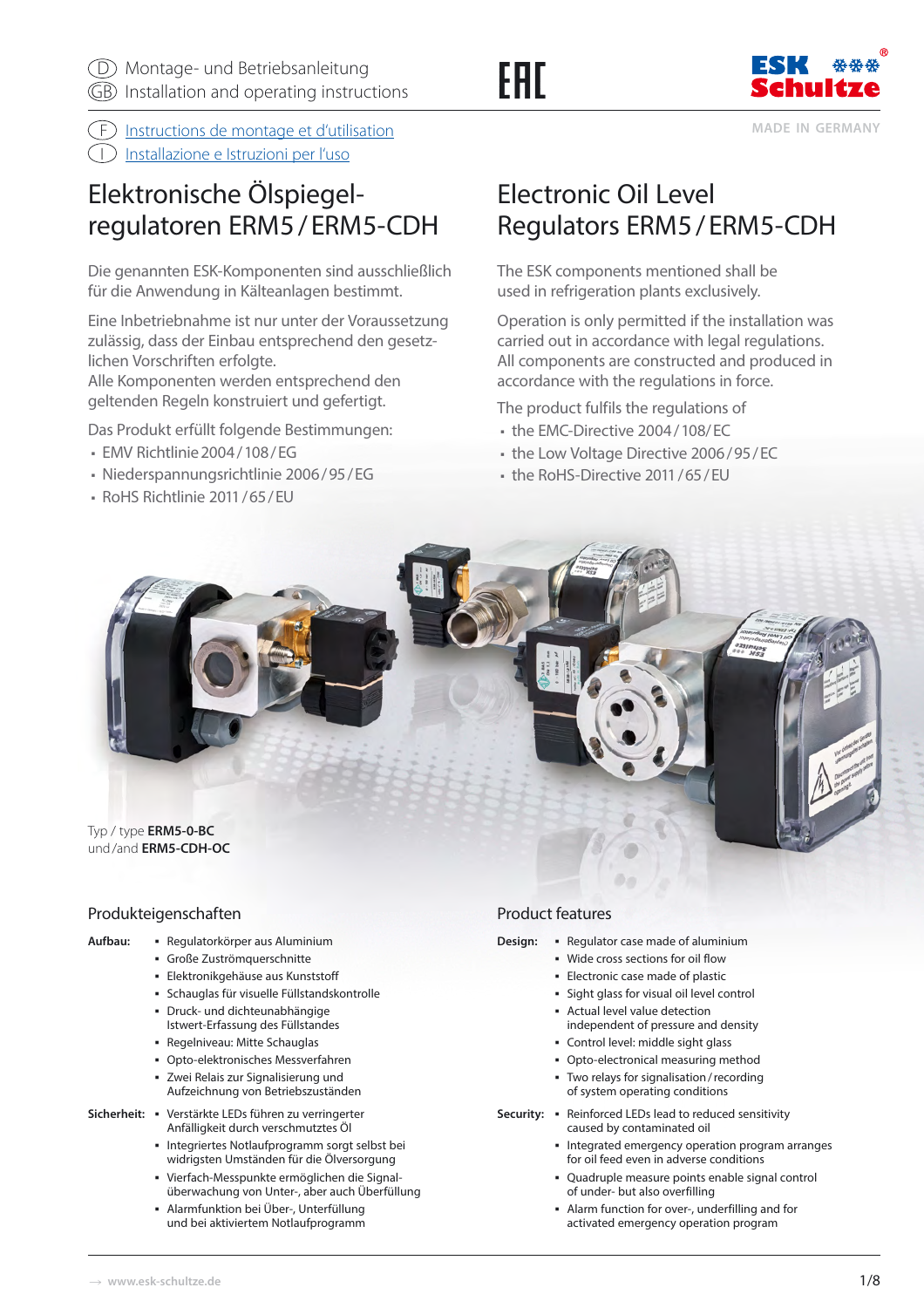

#### **Anwendung**

Beim Verbundbetrieb von Verdichtern werden Ölspiegelregulatoren zur Ölniveauregelung an die Verdichter angebaut. Die Ölzufuhr erfolgt aus einem Reservoir. Für die korrekte Funktion des elektronischen Regulators ist die leistungsmäßig richtige Auslegung aller Systemkomponenten wichtig.

#### **Technische Daten**

| Taktung der Ölfüllung:                            | Füllen:<br>Messen:                                                        | 5s<br>10 <sub>s</sub> |  |  |
|---------------------------------------------------|---------------------------------------------------------------------------|-----------------------|--|--|
| Max. zulässiger Betriebsdruck:                    | Typ ERM <sub>5</sub> :<br>Typ ERM5-CDH: 130 bar<br><b>Typ ERM5--R717:</b> | 60 bar<br>31 bar      |  |  |
| Max. zul. Umgebungstemperatur:                    | $45^{\circ}$ C                                                            |                       |  |  |
| Max. zul. Öl-/ Mediumtemperatur:                  | $85^{\circ}$ C                                                            |                       |  |  |
| Spannungsversorgung:                              | 230V 50/60 Hz $-1$ Ph $\pm$ 10%                                           |                       |  |  |
| Ausgangsspannung Klemme 1/2/3: 230V permanent     |                                                                           |                       |  |  |
| Max. Belastung Klemme 1/2/3:                      | 50 Hz 18 VA - 60 Hz 15 VA                                                 |                       |  |  |
| Alarmrelaisbelastung:                             | 250V/5A                                                                   |                       |  |  |
| Magnetventil:<br>Max. Schalthäufigkeit:           | Stromlos geschlossen – (NC)<br>$10^{6}$                                   |                       |  |  |
| Schutzart:                                        | <b>IP 54</b>                                                              |                       |  |  |
| Volumen:                                          | 0,051                                                                     |                       |  |  |
| Gewicht:                                          | Typ ERM5:<br>Typ ERM5-CDH:                                                | 1,3 kg<br>1,6 kg      |  |  |
| Kältemittel:<br>Standardmäßig<br>freigegeben für: | HFKW/HFCKW, R744 (CO2),<br>R290, R600a<br>R717 (nur Typ ERM5--R717)       |                       |  |  |

#### **Application**

In multiple-compressor parallel systems oil level regulators are installed to maintain an adequate oil level. Oil is fed conventionally from an reservoir.

The performance-oriented choice of all components will guarantee the regular function of the electronic oil level regulator.

#### **Technical data**

| Pulsed oil refilling process:                      | Filling:<br>Measuring:                                               | 5 sec<br>10 sec             |  |  |
|----------------------------------------------------|----------------------------------------------------------------------|-----------------------------|--|--|
| Max. allowable working pressure:                   | Type ERM5:<br>Type ERM5-CDH:<br><b>Type ERM5--R717:</b>              | 60 bar<br>130 bar<br>31 bar |  |  |
| Max. allowable ambient temp.:                      | $45^{\circ}$ C                                                       |                             |  |  |
| Max. allowable oil / medium temp.:                 | $85^{\circ}$ C                                                       |                             |  |  |
| Power supply:                                      | 230V 50/60 Hz - 1Ph ± 10%                                            |                             |  |  |
| Power supply output terminal 1/2/3: 230V permanent |                                                                      |                             |  |  |
| Max. load terminal 1/2/3:                          | 50 Hz 18 VA - 60 Hz 15 VA                                            |                             |  |  |
| Load. alarm relay max.:                            | 250V/5A                                                              |                             |  |  |
| Solenoid valve:<br>Max. operating cycles :         | Normally closed – (NC)<br>10 <sup>6</sup>                            |                             |  |  |
| Protection:                                        | <b>IP 54</b>                                                         |                             |  |  |
| Volume:                                            | 0.051                                                                |                             |  |  |
| Weight:                                            | Type ERM5:<br>Type ERM5-CDH:                                         | $1.3$ kg<br>1.6 kg          |  |  |
| Refrigerants:<br>Approved as<br>standard for:      | HFC/HCFC, R744 (CO2),<br>R290, R600a<br>R 717 (type ERM5--R717 only) |                             |  |  |

| <b>Technical data</b><br><b>Technische Daten</b> |                                                    |                                                   |                                         |                                                                                                                                                 |  |  |
|--------------------------------------------------|----------------------------------------------------|---------------------------------------------------|-----------------------------------------|-------------------------------------------------------------------------------------------------------------------------------------------------|--|--|
| <b>Elektronischer</b><br>Olspiegelregulator      | Zul. Arbeitsdruckdifferenz<br><b>Olrückführung</b> | Max. zul. Öldruck in<br>der Olrückführleitung     | Max. zulässiger<br><b>Betriebsdruck</b> | Verdichteranschluss Ausführung                                                                                                                  |  |  |
| <b>Electronic</b><br>Oil level regulator         | Allow. working pressure<br>difference oil return   | Max. allowable pressure<br>in the oil return line | Max. allowable<br>working pressure      | <b>Compressor connection version</b>                                                                                                            |  |  |
| Abb./Typ<br>Fig./Type                            | bar                                                | bar                                               | bar                                     |                                                                                                                                                 |  |  |
| <b>ERM5-0-BC</b><br>a<br><b>ERM5-0-BC-L</b><br>b |                                                    |                                                   | 60                                      | 3/4-Loch-Flansch / 3/4-bolt flange<br>3/4-Loch-Flansch lang / 3/4-bolt flange long                                                              |  |  |
| ERM5-OC<br>ERM5-OC-B<br>d                        | $1.5100*$                                          | 130                                               |                                         | Gewinde / Thread: 1.1/8"-18 UNEF                                                                                                                |  |  |
| ERM5-CDH-OC<br>ERM5-CDH-OC-B<br>d                |                                                    |                                                   | 130                                     | Gewinde: 1.1/8"-18 UNEF<br>(Mit Gewinde G1" oder M36 auf Anfrage)<br>Thread: 1.1/8"-18 UNEF (with threaded<br>connection G1" or M36 on request) |  |  |
| ERM 5-0-BC-R717<br>a<br><b>ERM5-OC-R717</b>      | $31*$                                              | 31                                                | 31                                      | 3/4-Loch-Flansch / 3/4-bolt flange<br>Gewinde / Thread: 1.1/8"-18 UNEF                                                                          |  |  |

Geräte mit dem Nachsetzzeichen »-B« sind eine gespiegelte Version des Regulator-Typs, Aufbau und Abmessungen entsprechen dem Grundmodell, eine Anleitung zum Umbau des Gerätes ist auf Anfrage erhältlich!

\* Aufgrund der Löslichkeit von Kältemitteln in Ölen können hohe Druckdifferenzen innerhalb des Ölreguliersystemes zu einer vermehrten Schaumbildung führen. Somit kann es im Einzelfall zur Beeinträchtigung der Schmierfähigkeit kommen.

Devices with suffix »-B« are mirrored versions of the basic regulator types, dimensions remain unchanged. A modification instruction is available on request!

\* Due to the solubility of refrigerants in oil, in oil management systems with high pressure differences foam building is possible. Foam reduces the lubrication function of oil.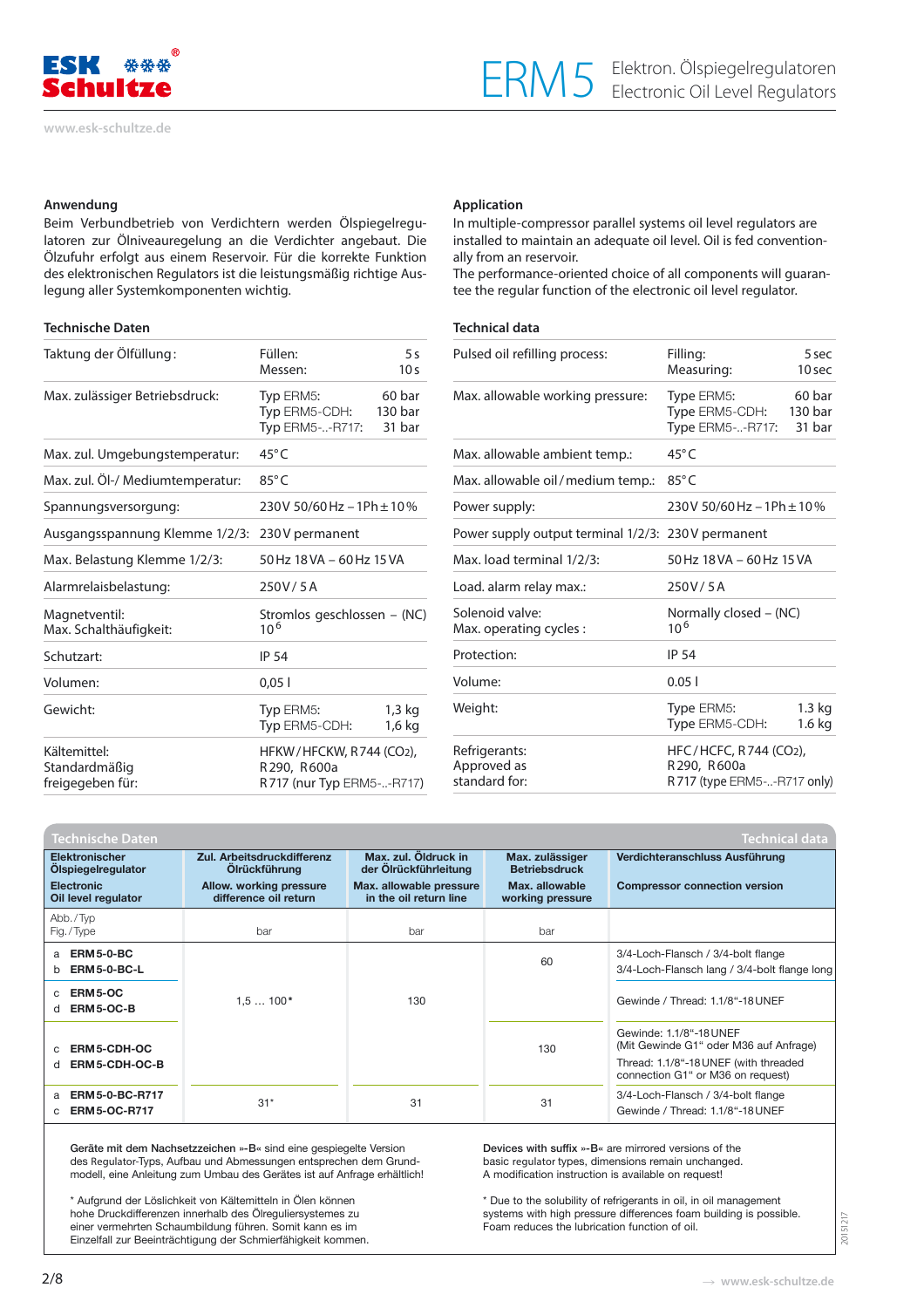



**MADE IN GERMANY**

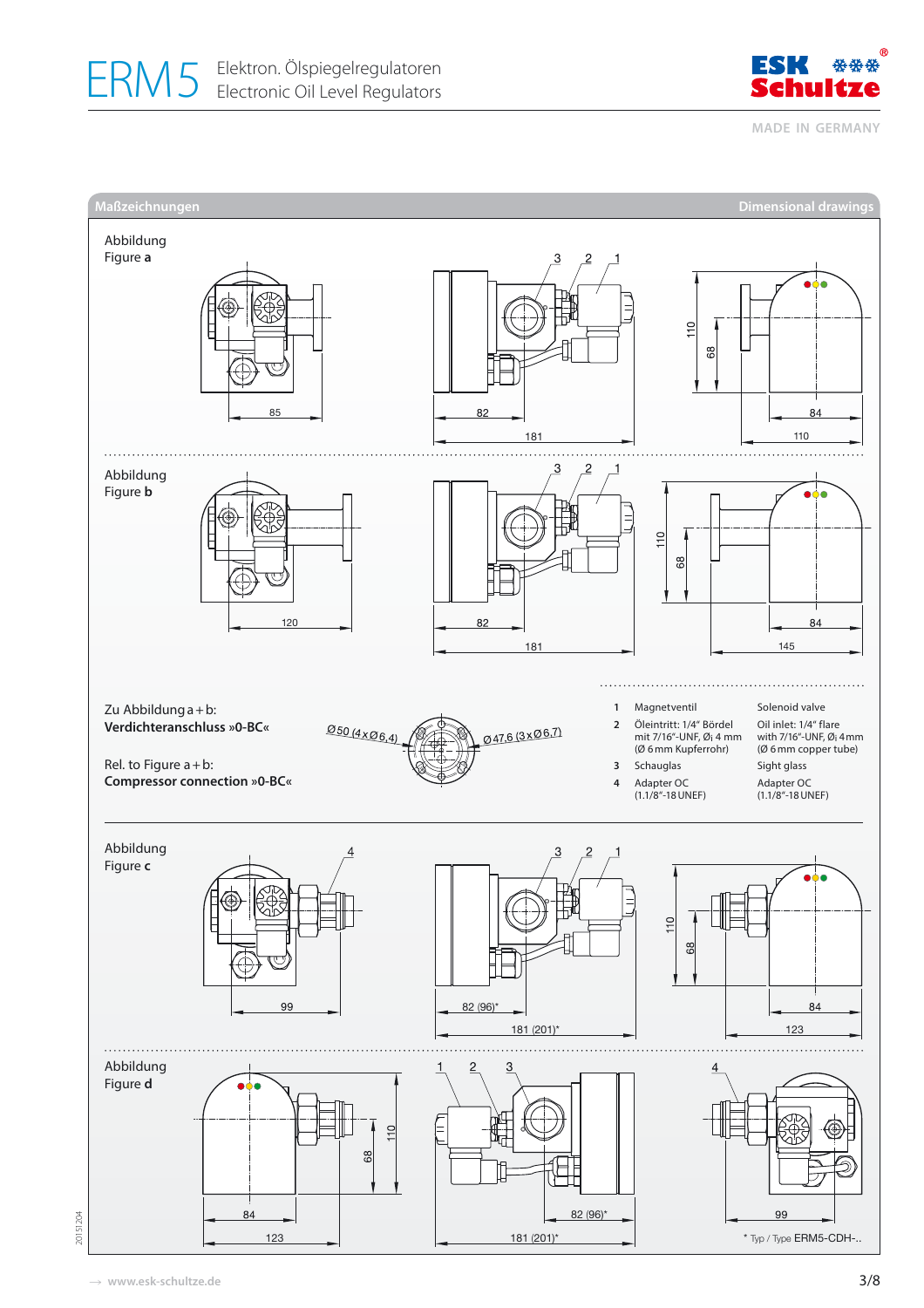

**[www.esk-schultze.de](http://www.esk-schultze.de)**



#### **Installation und Inbetriebnahme**

- Der auf Dichtigkeit und Funktion geprüfte Regulator wird mit dem erforderlichen Montagezubehör wie O-Ring, Befestigungsschrauben usw. ausgeliefert.
- Vor jedem Regulator ist ein Ölfilter zu montieren,
- um eine Verschmutzung des Magnetventilsitzes zu verhindern. Die elektrotechnische Installation ist gemäß der gültigen Vorschriften
- und dem nachstehenden Schaltschema vorzunehmen.
- Der Ölstand vor dem ersten Einschalten des elektronischen Regulators sollte mindestens 1/4 Schauglas betragen, um den Alarmzustand zu vermeiden.
- Das Magnetventil schließt nicht gegen verdichterseitigen Überdruck!

**STO** 

Es ist darauf zu achten, dass das Kältemaschinenöl nicht verschmutzt wird, da sonst eine zuverlässige Funktion der optischen Messung nicht gewährleistet ist.

#### **Installation and put into operation**

- The regulator has passed the check on function and tightness and will be delivered with the necessary mounting accessories, such as O-rings, screws etc...
- In front of every regulator an oil strainer has to be mounted,
- to avoid soiling of the solenoid valve seat.
- Concerning the electrical installation you have to pay attention to valid standards and to the wiring diagram on the next page.
- By putting the regulator into operation, the minimum oil level should be 1/4 sight glass at least, to avoid the alarm status.
- The solenoid valve doesn't close against compressor positive pressure!



To ensure the correct function of the optical measurement, the oil must be free of contaminations.

20151222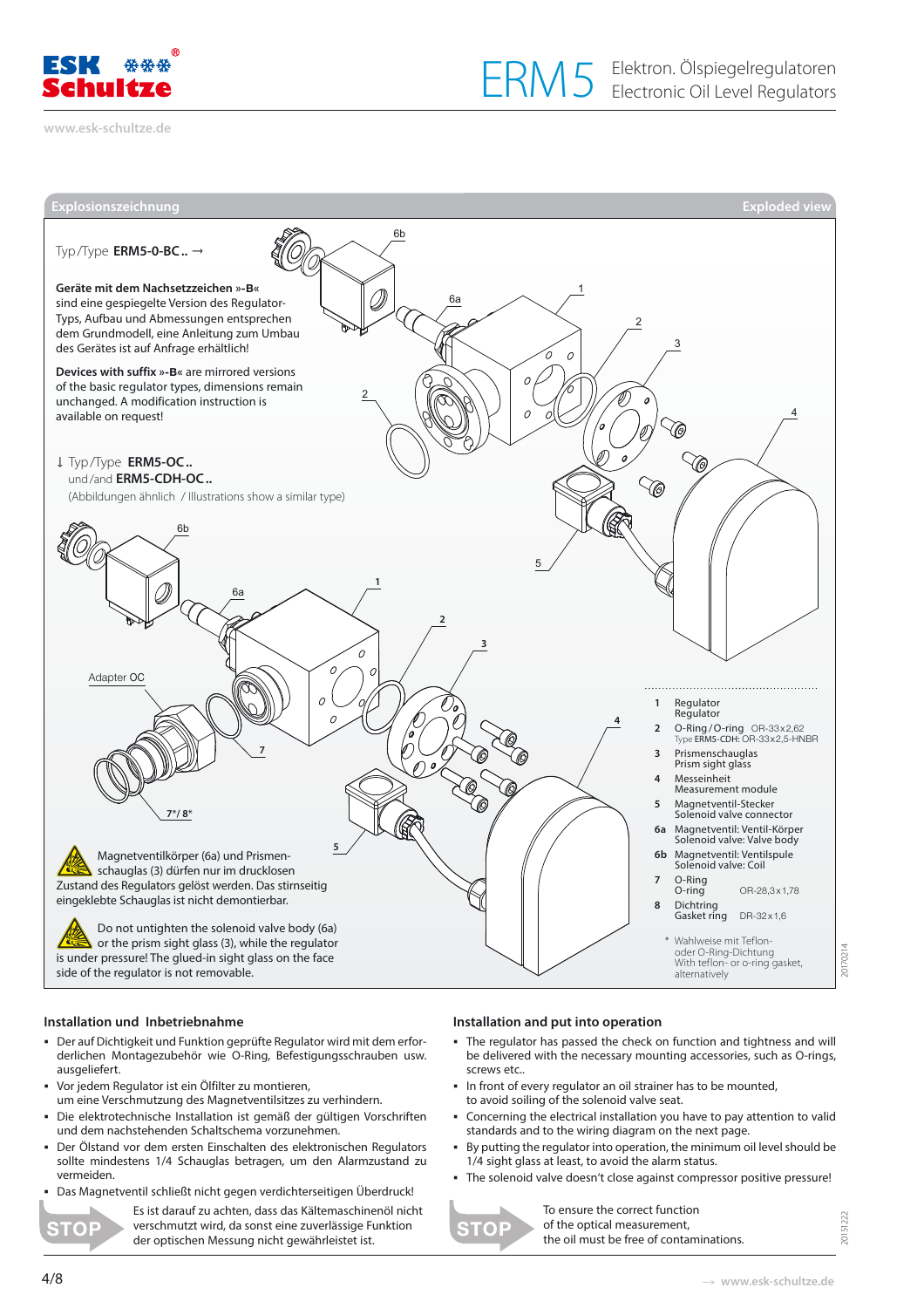

**MADE IN GERMANY**



# Bitte beachten Sie unsere speziellen Sicherheitshinweise zum Einsatz natürlicher Kältemittel!

#### Betrieb mit dem Kältemittel R 744 / CO<sub>2</sub> (Kohlendioxid)

ESK fertigt Komponenten für den sub- und transkritischen Betrieb. Das Kältemittel ist farb- und geruchlos und bei einem Austritt nicht wahrnehmbar. Das Einatmen in erhöhter Konzentration kann zu Bewusstlosigkeit und Ersticken führen. Die Entlüftung der Maschinenräume hat nach EN 378 zu erfolgen.

Die hohe Drucklage von CO2 stellt eine Gefahr dar und ist zu beachten. Bei Anlagen-Stillstand steigt der Druck bei Umgebungstemperatur erheblich und es kann Berstgefahr bestehen. Der kritische Punkt liegt bei 31°C und 74 bar. Absperrbare Anlagenteile sind mit einem Sicherheitsventil auszurüsten (EN 378-2 und EN 13136).

Es darf kein Rohr am Sicherheitsventil angeschlossen werden, um beim Öffnen ein Blockieren durch Trockeneisbildung zu vermeiden.



ESK-Komponenten dürfen nur für die freigegebenen Anwendungsbereiche eingesetzt werden. Bei Verwendung hochviskoser Kältemaschinenöle > 46 cSt ist die korrekte Funktion der Komponenten während der Inbetriebnahme zu kontrollieren und zu überwachen. Gegebenenfalls sind korrigierende Maßnahmen zu ergreifen.

#### **Betrieb mit brennbaren Kältemitteln**

Es besteht ein erhöhtes Risiko von leichter Entflammbarkeit, toxischer Wirkung und Explosivität. Grundvoraussetzungen für die Herstellung und den Betrieb derartiger Anlagen sind Kältemittel spezifische Kenntnisse und die absolute Einhaltung der Sicherheitsvorschriften für Kältemittel. Es dürfen nur Komponenten eingesetzt werden, die von ESK für solche Anwendungen konstruiert und freigegeben wurden.

Für die Herstellung, den Betrieb und den Service von Kälteanlagen Ø mit brennbaren Kältemitteln sind besondere Bestimmungen gültig. Es sind Vorkehrungen zu treffen, die bei einem Kältemittelaustritt eine gefahrlose Entlüftung gewähren, damit kein zündfähiges Gasgemisch entsteht. In folgenden Normen sind zum Beispiel Bestimmungen über die Ausführung von Anlagen beschrieben: EN 378, DGUV 100-500 Kap. 2.35

# Please follow our specific safety instructions for operations with natural refrigerants !

# **Operation with refrigerant R 744 / CO2 (carbon dioxide)**

**Q** ESK produces components for sub- and transcritical running. The refrigerant is colourless and odorless, and is not noticeable upon discharge. Inhaling elevated concentrations can lead to unconsciousness and suffocation. Ventilation of the machine rooms must be carried out in accordance to EN 378.

The high pressure condition of CO2 is dangerous and must be observed. In case of stop of the plant, the pressure elevates significantly at the ambient temperature and there may be danger of burst. The critical point is 31°C and 74 bar. Parts of the plant that can be blocked must be prepared with a safety valve (EN 378-2 and EN 13136.)

To avoid, upon opening, a blocking caused by dry ice accumulation, it is not allowed to connect a tube to the safety valve.



Very high discharge gas temperatures may develop. There is a risk of burns at oil separator surfaces and at oil return and pressure equilazation lines.

ESK components shall only be used within the approved application range. When using highly viscose cooling machine oils > 46 cSt, the correct function of the components must be controlled and monitored during operation. Where applicable, corrective measures must be taken.



### **Operation with inflammable refrigerants**

There is an increased risk of high inflammability, toxic effects and explosiveness. Refrigerant-specific knowledge as well as strictly keeping the safety regulations are fundamental requirements for the production and operation of such plants. Only components shall be used that have been constructed and released by ESK for such installations and/or operations.

For the production, operation, and service of refrigeration plants Ø with inflammable refrigerants, special regulations come into force. Precautions must be taken so that, upon discharge of refrigerant, a safely ventilation is guaranteed, in order to avoid the development of an ignitable gas mixture.The following norms describe e.g. regulations regarding the execution of plants: EN 378, DGUV 100-500 ch. 2.35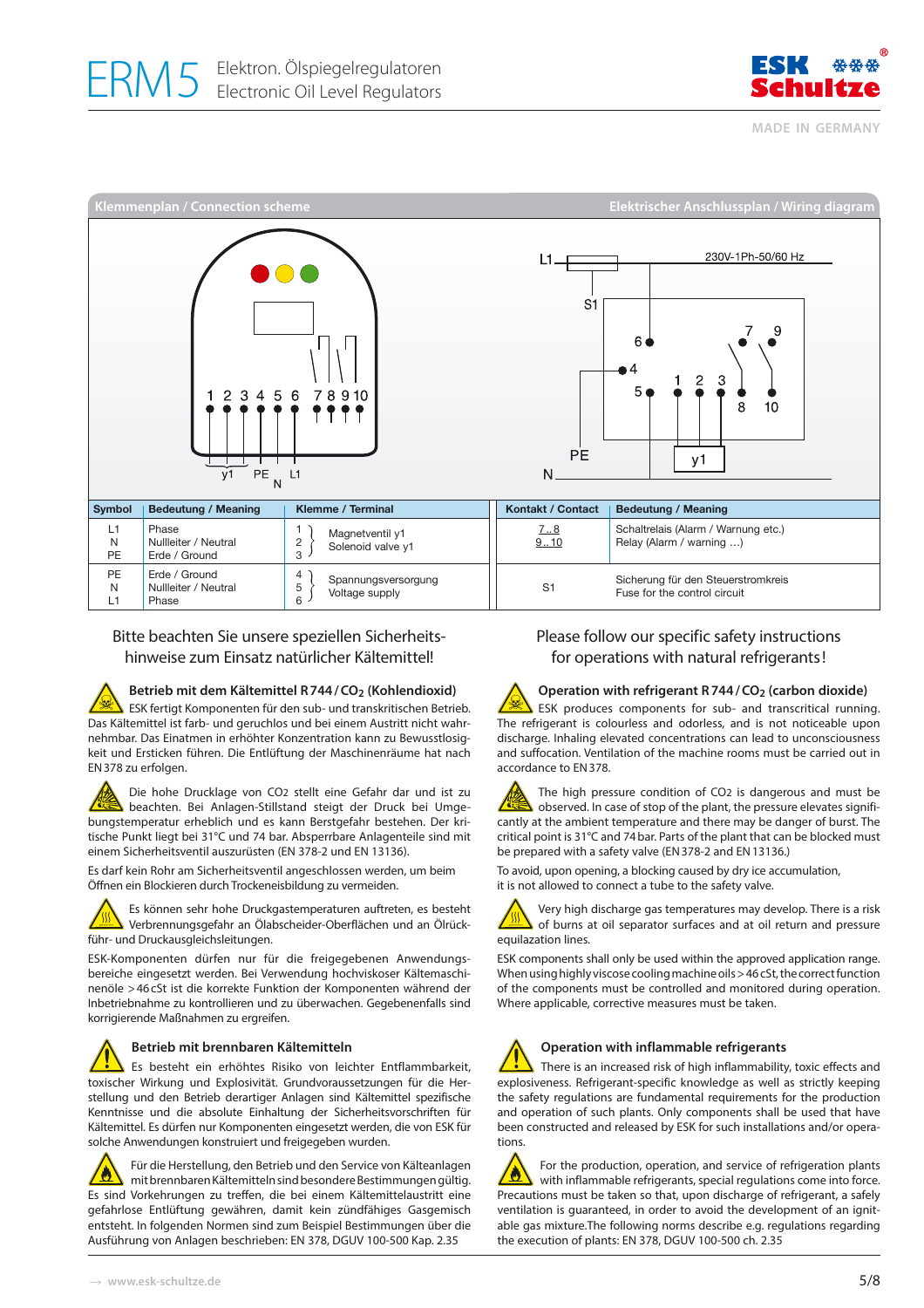

**[www.esk-schultze.de](http://www.esk-schultze.de)**

| Funktionsbeschreibung<br><b>Operation instruction</b>                                                                                                                                                                                         |                                         |                                                                                                                                                                                                                                               |                 |  |  |
|-----------------------------------------------------------------------------------------------------------------------------------------------------------------------------------------------------------------------------------------------|-----------------------------------------|-----------------------------------------------------------------------------------------------------------------------------------------------------------------------------------------------------------------------------------------------|-----------------|--|--|
| Nr.: Betriebszustand                                                                                                                                                                                                                          | <b>Füllstand im</b><br>Prismenschauglas | <b>LED-Lichtsignal</b><br>$(rot - gelb - grün)$                                                                                                                                                                                               | Kontakte        |  |  |
| <b>No.: Working state</b>                                                                                                                                                                                                                     | Oil level at the<br>prism sight glass   | <b>LED light signal</b><br>(red - yellow - green)                                                                                                                                                                                             | <b>Contacts</b> |  |  |
|                                                                                                                                                                                                                                               | -MP1                                    |                                                                                                                                                                                                                                               |                 |  |  |
| 1. Gerät ist eingeschaltet<br>Ölstand Mitte Schauglas                                                                                                                                                                                         | MP <sub>2</sub><br>-MP3                 | Kein Lichtsignal                                                                                                                                                                                                                              | 8               |  |  |
| Device switched on<br>liquid level is middle sight glass                                                                                                                                                                                      | MP4                                     | No light signal                                                                                                                                                                                                                               | 9<br>10         |  |  |
| 2. Ölstand sinkt unter Mitte Schauglas<br>(Messpunkt MP3)<br>The oil level decreases beneath<br>the middle of the sight glass<br>(measuring point MP3)                                                                                        | MP1-<br>MP <sub>2</sub><br>MP3<br>MP4   | Grüne LED leuchtet, Prozessor schaltet Magnetventil,<br>getakteter Füllvorgang (Füllen und Messen) beginnt<br>Green LED shines, processor opens the solenoid<br>valve. The pulsed oil refilling process (filling and<br>measuring) is started | 10<br>9         |  |  |
| 3. Ölstand fällt trotz Füllvorgang weiter<br>bzw. Ölstand bei Start der Anlage<br>Oil level decreases in spite of<br>the refilling or starting oil level                                                                                      | -MP1<br>MP <sub>2</sub><br>MP3<br>MP4   | Nach 2 Minuten Unterfüllung blinkt rote LED<br>Red LED starts blinking after<br>two minutes of underfilling                                                                                                                                   | 8<br>10         |  |  |
| 4. Ölrückführung aus der Anlage erhöht bzw.<br>erhöhter Kurbelgehäuse-Füllstand aufgrund<br>von Kältemittelverlagerung<br>Increased oil return through the system<br>or higher crankcase oil level due to the<br>refrigerant displacement     | -MP1<br>-MP <sub>2</sub><br>MP3<br>MP4  | Gelbe LED beginnt zu blinken (Überfüllung)<br>Yellow LED starts blinking (high level)                                                                                                                                                         | 8<br>10         |  |  |
| 5. Verunreinigung im Bereich MP2/MP3<br>und Ölstand sinkt unter MP4-<br>Notlaufbetrieb startet (siehe Erklärung)<br>Contamination in the area of MP2/MP3<br>and the oil level decreases under MP4-<br>emergency mode starts (See explanation) | MP1<br>MP <sub>2</sub><br>MP3<br>MP4    | Rote und gelbe LEDs blinken-<br>getakteter Füllvorgang beginnt<br>Red and yellow LEDs starts blinking-<br>The pulsed oil refilling process is started                                                                                         | 10              |  |  |

#### **Der Notlaufbetrieb**

Durch verunreinigtes Öl (zum Beispiel nach einem Motorschaden oder Wicklungsbrand am Verdichter) können sich am Prismenschauglas Verschmutzungen absetzen.

Treten, bedingt durch die Verschmutzung, Störungen an einem oder mehreren Messpunkten auf, wird ein Notlaufbetrieb aktiviert, der die Ölversorgung des Verdichters übernimmt.

Dass sich der Regulator im Notbetrieb befindet, wird durch das gleichzeitige Blinken der roten und gelben LEDs signalisiert. Die Kontakte 7/8 und 9/10 sind dabei permanent geöffnet. Das Öffnen des Magnetventils zeigt die grüne LED an.

Der Ölstand im Verdichter wird je nach Verschmutzungsgrad des Prismenschauglases zwischen den Messpunkten MP3 und MP4 gehalten.

Der Notlaufbetrieb gewährleistet einen minimalen Füllstand und verhindert so bis zum Eintreffen des Service den Ölnotstand.



**Alarm » ÜBERFÜLLUNG « :** Es wird empfohlen, den Verdichter **NICHT** mittels dieser Funktion abzuschalten, denn:

- befindet sich der Verdichter im Stillstand und die Überfüllungsanzeige leuchtet, kann dieser nicht gestartet werden. Ein Reset ist nicht möglich.
- gelangt während des Betriebs zusätzlich Öl über die Saugseite in das Kurbelwannengehäuse, so dass Überfüllung signalisiert wird, wird der Verdichter abgeschaltet.

Das Signal kann verwendet werden, um weitere Informationen über den Anlagenzustand zu bekommen.

#### **The emergency operation**

Dirt at the surface of the prism sight glass, for example caused by engine damage or a burn out of the motor winding, maybe generate failure malfunctions on one or more points of measurement.

In such conditions a emergency operation will be activated. This operating mode ensures the oil supply of the compressor.

The emergency operating mode is signalized by simultaneously blinking of the red and the yellow LEDs. The contacts 7/8 and 9/10 of the relays are open. The opening of the solenoid valve is signalized by the green LED.

In subject to the degree of pollution the oil level inside the crankcase of the compressor will be adjusted between the measuring points MP3 and MP4.

The emergency operation mode warranted a minimum oil level and prevents hazardous oil deficiency until the arrival of a refrigeration service technician.



**Alarm » HIGH LEVEL « :** It is recommended **NOT TO USE** this function to switch off the compressor because:

- the compressor can't start, if the high level alarm is activated. A reset is not possible.
- the compressor will switch off during working, if you have oil carry over the suction line in the crankcase and the level increasing the high level alarm.

The signal can be used to get further details about the operating condition of the refrigerating plant.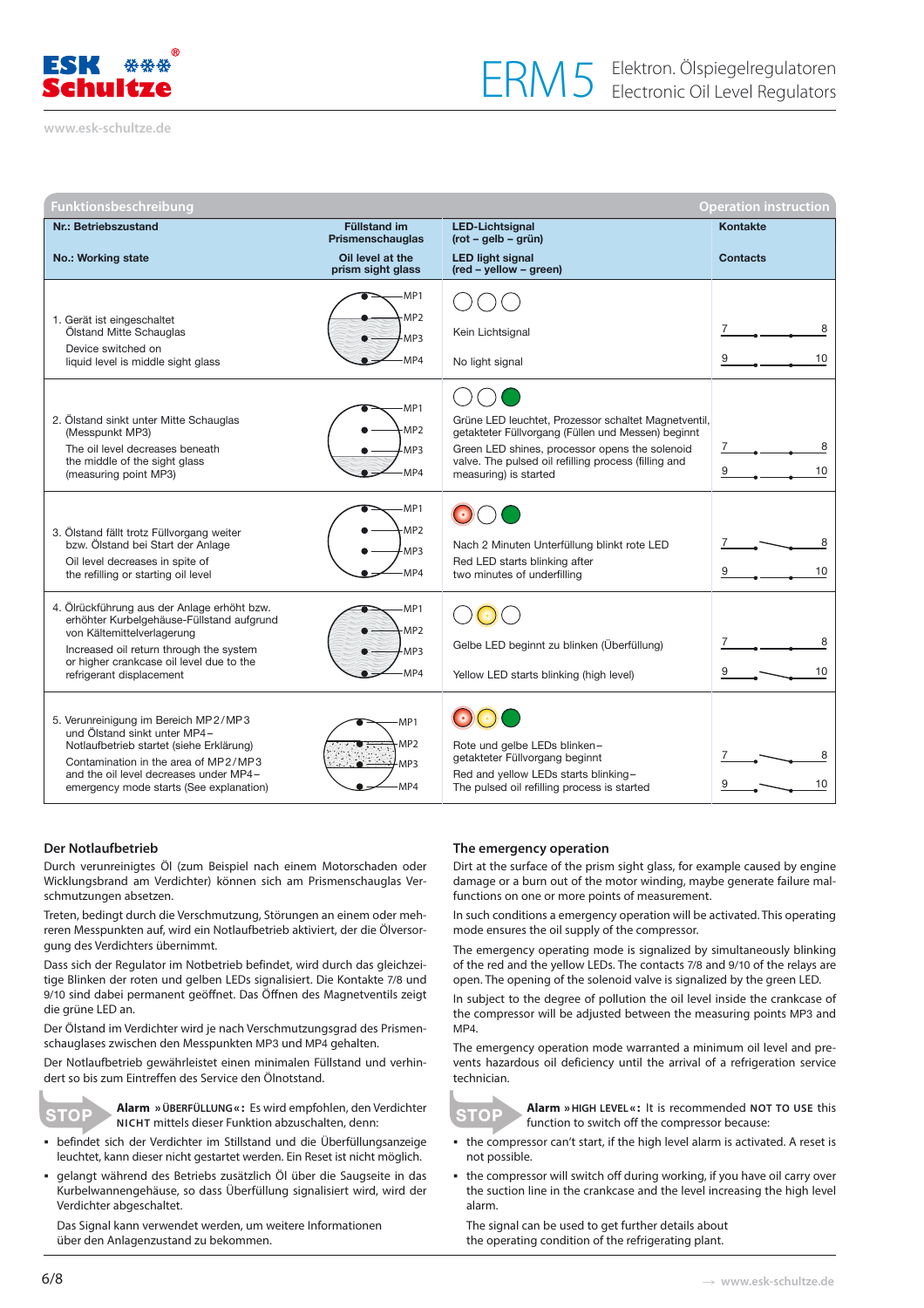

**MADE IN GERMANY**

|                                | Adaptersätze für Regulator-Montage                                                                                                                            |                                                                                                                                            |                                                                                                                                                                                                                                                                                         |                                                                    |                                                    |                                                    |                   |           | <b>Adapter kits for regulator installation</b>                                                                                                                                  |                           |
|--------------------------------|---------------------------------------------------------------------------------------------------------------------------------------------------------------|--------------------------------------------------------------------------------------------------------------------------------------------|-----------------------------------------------------------------------------------------------------------------------------------------------------------------------------------------------------------------------------------------------------------------------------------------|--------------------------------------------------------------------|----------------------------------------------------|----------------------------------------------------|-------------------|-----------|---------------------------------------------------------------------------------------------------------------------------------------------------------------------------------|---------------------------|
|                                |                                                                                                                                                               |                                                                                                                                            |                                                                                                                                                                                                                                                                                         |                                                                    |                                                    |                                                    |                   |           |                                                                                                                                                                                 |                           |
|                                | ME* 1.1/4"-UNF<br>$A^*$ 1.1/8"-UNF<br>MA 1.1/8"-UNEF                                                                                                          |                                                                                                                                            | $TK^*$ 3/4"-NPT                                                                                                                                                                                                                                                                         |                                                                    |                                                    | GA-DO-CDH M38x1.5<br>(P <sub>S</sub> max: 130 bar) |                   |           |                                                                                                                                                                                 |                           |
|                                |                                                                                                                                                               |                                                                                                                                            |                                                                                                                                                                                                                                                                                         |                                                                    |                                                    |                                                    |                   |           |                                                                                                                                                                                 |                           |
|                                | <b>BI-BI</b>                                                                                                                                                  | <b>BO</b>                                                                                                                                  | DO / DO-1                                                                                                                                                                                                                                                                               | 1.3/4"-UN MR                                                       |                                                    |                                                    |                   |           | R                                                                                                                                                                               |                           |
|                                |                                                                                                                                                               |                                                                                                                                            | ₫                                                                                                                                                                                                                                                                                       |                                                                    |                                                    |                                                    | 60 <sub>bar</sub> |           | 130 bar                                                                                                                                                                         | 31 bar                    |
|                                | Verdichter-Hersteller / Baureihe<br>Compressor manufacturer / line                                                                                            |                                                                                                                                            |                                                                                                                                                                                                                                                                                         | 1 Verdichter<br>Compressor<br>2 O-Ring<br>3 Adapter<br>4 Regulator | ERM5-0-BC                                          | ERM5-0-BC-L                                        | ERM5-OC           | ERM5-OC-B | ERM5-CDH-OC                                                                                                                                                                     | ERM5-0-BC-R717            |
| <b>BITZER</b>                  |                                                                                                                                                               | 4VDC4NDC, 4VC4NC, 2HL2CL, 2U2N, 4Z4N, S4TS4G,<br>4J.,4G, 6J.,6F, 4JE.,4FE, 6JE.,6FE,<br>4FSL4CSL, 4FDC4CDC, 4FE4CE, 4DE4CE, S4BCF,         | 4VCS4NCS, 8GC8FC, 8GE8FE, 4VES4NES, 4VE4NE, 4VSL4NSL, 4VHC4NHC,<br>2EC2CC, 4FC4CC, 2EES2CES, 4FES4CES, 2EHC2CHC, 4FHC4CHC, 2ESL2CSL,                                                                                                                                                    |                                                                    | $\checkmark$<br>✓<br>$+$ BI-BI<br>$+ MA$<br>$+ MA$ | ✓<br>✓<br>✓<br>$+ MA$<br>$+ MA$                    | ✓<br>✓            |           |                                                                                                                                                                                 |                           |
|                                | W <sub>2</sub> .<br>W4, W6                                                                                                                                    | 2KC2FC, 2KES2FES, 2MHC2FHC, 2NSL2FSL<br>2MTE2KTE, 4PTC4KTC, 4JTC4CTC, 6FTE6CTE, 2MME2DME                                                   |                                                                                                                                                                                                                                                                                         |                                                                    |                                                    |                                                    |                   | ✓         | $\checkmark$                                                                                                                                                                    | $+$ BI-BI<br>$\checkmark$ |
| <b>BOCK</b>                    |                                                                                                                                                               | HG(HA) 4., HG(HA) 5., HG(HA) 6., HG7., HG8., EX-HG4., EX-HG5.,<br>EX-HG6, EX-HG7, EX-HG8, HG44, HG88, HGX4CO2                              |                                                                                                                                                                                                                                                                                         |                                                                    | ✓<br>✓                                             | ✓<br>✓                                             |                   |           |                                                                                                                                                                                 |                           |
|                                |                                                                                                                                                               | F2, F3, F4, F5, F14, F16, F18, AM                                                                                                          |                                                                                                                                                                                                                                                                                         |                                                                    | $+BO$                                              | $+BO$                                              |                   |           |                                                                                                                                                                                 |                           |
|                                |                                                                                                                                                               | HG(HA) 12, HG(HA) 22, HG(HA) 34, EX-HG12, EX-HG22, EX-HG34,<br>HGX12CO <sub>2</sub> , HGX22CO <sub>2</sub> , HGX34CO <sub>2</sub> , HGX22, |                                                                                                                                                                                                                                                                                         |                                                                    | $+ MA$<br>$+ MA$                                   | $+ MA$<br>$+ MA$                                   | ✓                 |           |                                                                                                                                                                                 |                           |
|                                | HGX34CO <sub>2</sub> T, HGX46CO <sub>2</sub> T,<br>HGX(HAX)2 CO <sub>2</sub> T                                                                                |                                                                                                                                            |                                                                                                                                                                                                                                                                                         |                                                                    |                                                    |                                                    | $\checkmark$      |           | ✓<br>$+ G A - G 1 - C DH$                                                                                                                                                       |                           |
| <b>CARLYLE</b>                 | FNH3, FDKNH3                                                                                                                                                  | DA, DR, 05FY, 05G, 05HY,                                                                                                                   |                                                                                                                                                                                                                                                                                         |                                                                    | $+CR$                                              | $+CR$                                              |                   |           |                                                                                                                                                                                 | $+ BO$                    |
|                                | 06E, 06M,                                                                                                                                                     |                                                                                                                                            |                                                                                                                                                                                                                                                                                         |                                                                    | ✓                                                  | ✓                                                  |                   |           |                                                                                                                                                                                 |                           |
| <b>COPELAND</b>                | DK, DL,                                                                                                                                                       |                                                                                                                                            | D2, D3, D4, D6, D9, 4M, 6M, DM, 4CC, 6CC, 8CC, 2BH, KX, LX, 8D, D2D,                                                                                                                                                                                                                    |                                                                    | ✓<br>$+A^*$                                        | ✓<br>$+A^*$                                        |                   |           |                                                                                                                                                                                 |                           |
|                                | D6D, D6J/T, D8                                                                                                                                                | ZB11MCE, ZB56K, 75K, 92K, 220K, ZF24, 48K, ZS11M4E,                                                                                        |                                                                                                                                                                                                                                                                                         |                                                                    | $+ R$<br>$+ MR$                                    | ✓<br>$+ MR$                                        |                   |           |                                                                                                                                                                                 |                           |
|                                | ZS56K, 75K, 92K, ZR250K, 380K, ZR11MZR19M, ZR90K                                                                                                              |                                                                                                                                            |                                                                                                                                                                                                                                                                                         |                                                                    | $+ MR$                                             | $+ MR$                                             |                   |           |                                                                                                                                                                                 |                           |
|                                | ZR11MZR19M, ZR90K                                                                                                                                             |                                                                                                                                            |                                                                                                                                                                                                                                                                                         |                                                                    | $+ MA$<br>or MR                                    | $+ MA$<br>or MR                                    |                   |           |                                                                                                                                                                                 |                           |
|                                | Bis/before 06/2014: ZB1548K, ZBD2145K, ZF0618K, ZFD13K25K, ZS1545, ZR94190K<br>Ab/since 06/2014: ZB15114K, ZBD2176K, ZF0618K, ZFD13K25K, ZS1545, ZR94250K, ZO |                                                                                                                                            |                                                                                                                                                                                                                                                                                         |                                                                    | $+TK*$                                             | $+TK*$<br>$+ME*$ +ME*                              |                   |           |                                                                                                                                                                                 |                           |
|                                | 4MTL, 4MSL,                                                                                                                                                   |                                                                                                                                            |                                                                                                                                                                                                                                                                                         |                                                                    |                                                    |                                                    | $\checkmark$      |           | ✓                                                                                                                                                                               |                           |
| <b>DANFOSS</b><br><b>DORIN</b> | MT.V, LTZ.V                                                                                                                                                   |                                                                                                                                            | H41, HEX41, HEP41, HI41, H7, HEX7, HEP7, K2, K3, K4, K5, K6, CDS41, SCC_32SCC_4,                                                                                                                                                                                                        |                                                                    | $+ MA$<br>✓                                        | $+ MA$<br>✓                                        | ✓                 |           |                                                                                                                                                                                 |                           |
|                                |                                                                                                                                                               | H5, HEX5, HEP5, 2S-H5, H6, HEX6, HEP6, 2S-H6, K7                                                                                           |                                                                                                                                                                                                                                                                                         |                                                                    | $+{\sf R}$                                         | ✓                                                  |                   |           |                                                                                                                                                                                 |                           |
|                                |                                                                                                                                                               | CD2S200, CD200, CD300, CD400, CDS2S400,                                                                                                    | H11, HEX11, CDS11, HI11, H2, HEX2, H32, HEX32, H35, HEX35, CDS35, HEP35, HI35, K1, SCC_1                                                                                                                                                                                                |                                                                    | $+ MA$<br>$+DO**$                                  | $+ MA$                                             | ✓                 |           | +GA-DO-CDH                                                                                                                                                                      |                           |
| <b>FRASCOLD</b>                |                                                                                                                                                               | A, B, D, F, S, V, A-SK, D-SK                                                                                                               |                                                                                                                                                                                                                                                                                         |                                                                    | ✓                                                  | ✓                                                  |                   |           |                                                                                                                                                                                 |                           |
|                                | Q, Q-SK, Z, W,<br>S. TK, Q. TK,                                                                                                                               |                                                                                                                                            |                                                                                                                                                                                                                                                                                         |                                                                    | $+ R$<br>MA <sup>**</sup>                          | ✓<br>$+ MA**$                                      | $\sqrt{1+x}$      |           | ✓                                                                                                                                                                               |                           |
| <b>HKT</b>                     | HS/HT/HZ / 01234                                                                                                                                              |                                                                                                                                            |                                                                                                                                                                                                                                                                                         |                                                                    | $+ MA$                                             | $+ MA$                                             | $\checkmark$      |           |                                                                                                                                                                                 |                           |
| <b>GOELDNER</b>                | √ Direktmontage ohne Adapter<br>Keine Alarmfunktion                                                                                                           | Der max. zulässige Betriebsdruck des Verdichters liegt<br>über dem max. zulässigen Wert für den Regulator.                                 | HS/HT/HZ/O 4454 mit/with HKT-Adapter M36x1.5 → 1.1/8"-18UNEF (ID.Nr.: HKT: ES.200.9)<br>✓ Direct installation without adapter<br>Alarm function is not available<br>** The max. allowable operating pressure of the compres-<br>sor exceeds the max. allowable value for the regulator. |                                                                    | $+MA$                                              | $+ MA$                                             | ✓                 |           | Diese Übersicht wurde mit größter Sorgfalt<br>erstellt, eine Garantie für Aktualität und<br>Richtigkeit kann nicht gegeben werden.<br>The guide was written with greatest care, |                           |
|                                | Alle Adaptersätze inklusive Montagezubehör                                                                                                                    | (Schrauben, O-Ring etc.) - Weitere Adapter auf Anfrage!                                                                                    | All adapter kits include mounting accessories<br>(screws, O-ring etc.) – Further adapters on request!                                                                                                                                                                                   |                                                                    |                                                    |                                                    | or correctness.   |           | we can not guarantee for up-to-dateness                                                                                                                                         |                           |

20161006